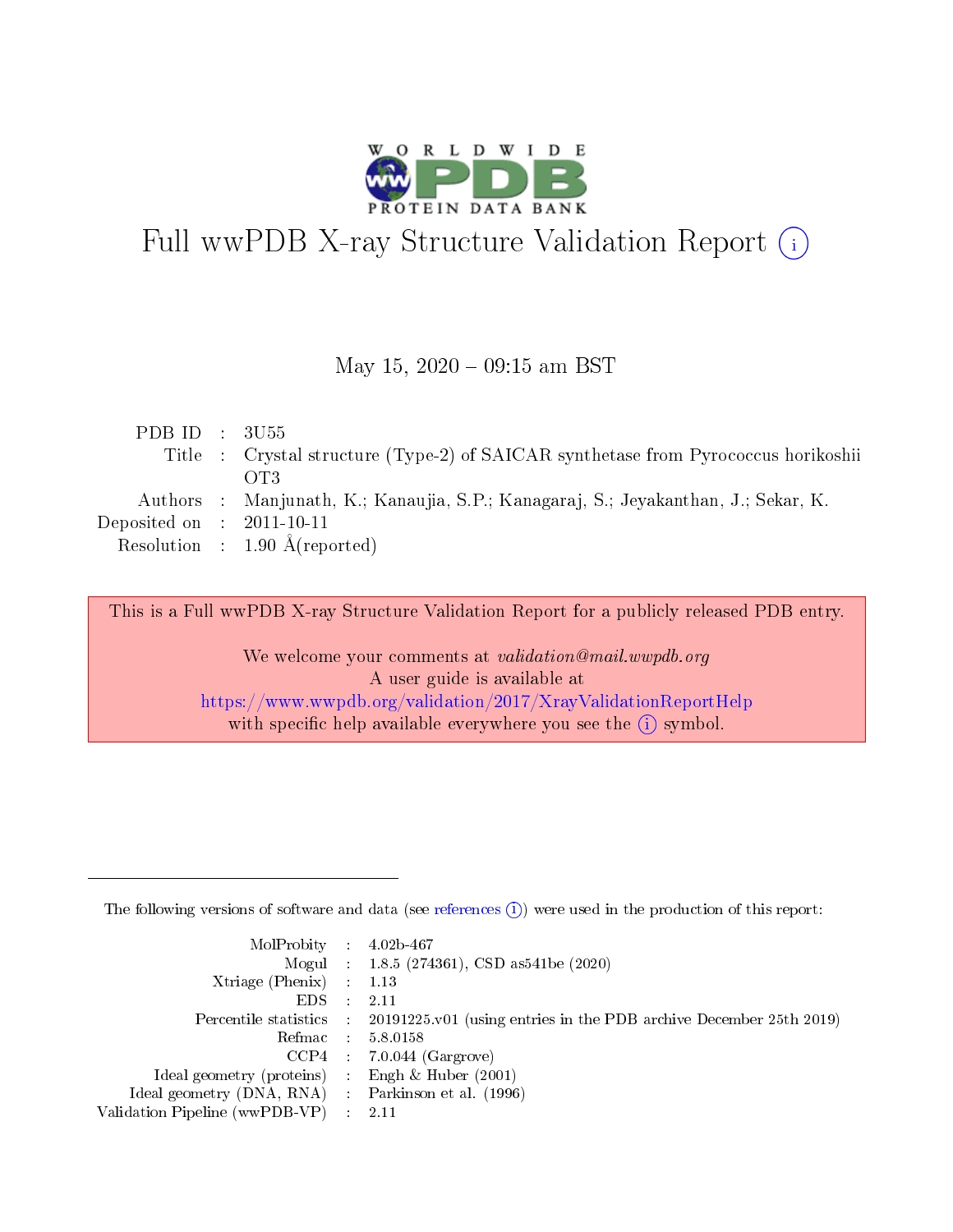## 1 [O](https://www.wwpdb.org/validation/2017/XrayValidationReportHelp#overall_quality)verall quality at a glance  $(i)$

The following experimental techniques were used to determine the structure: X-RAY DIFFRACTION

The reported resolution of this entry is 1.90 Å.

Percentile scores (ranging between 0-100) for global validation metrics of the entry are shown in the following graphic. The table shows the number of entries on which the scores are based.



| Metric                | Whole archive<br>$(\#\text{Entries})$ | Similar resolution<br>$(\#\text{Entries},\,\text{resolution}\,\,\text{range}(\textup{\AA}))$ |  |  |
|-----------------------|---------------------------------------|----------------------------------------------------------------------------------------------|--|--|
| $R_{free}$            | 130704                                | $6207(1.90-1.90)$                                                                            |  |  |
| Clashscore            | 141614                                | $6847(1.90-1.90)$                                                                            |  |  |
| Ramachandran outliers | 138981                                | $6760(1.90-1.90)$                                                                            |  |  |
| Sidechain outliers    | 138945                                | 6760 $(1.90-1.90)$                                                                           |  |  |
| RSRZ outliers         | 127900                                | $6082(1.90-1.90)$                                                                            |  |  |

The table below summarises the geometric issues observed across the polymeric chains and their fit to the electron density. The red, orange, yellow and green segments on the lower bar indicate the fraction of residues that contain outliers for  $>=3, 2, 1$  and 0 types of geometric quality criteria respectively. A grey segment represents the fraction of residues that are not modelled. The numeric value for each fraction is indicated below the corresponding segment, with a dot representing fractions  $\epsilon=5\%$  The upper red bar (where present) indicates the fraction of residues that have poor fit to the electron density. The numeric value is given above the bar.

| Mol | $\sim$ $\sim$<br>hain | Length      | Quality of chain |     |    |
|-----|-----------------------|-------------|------------------|-----|----|
|     |                       |             | 3%               |     |    |
| л.  | . .                   | าว ฉ<br>∠oc | 84%              | 11% | 5% |

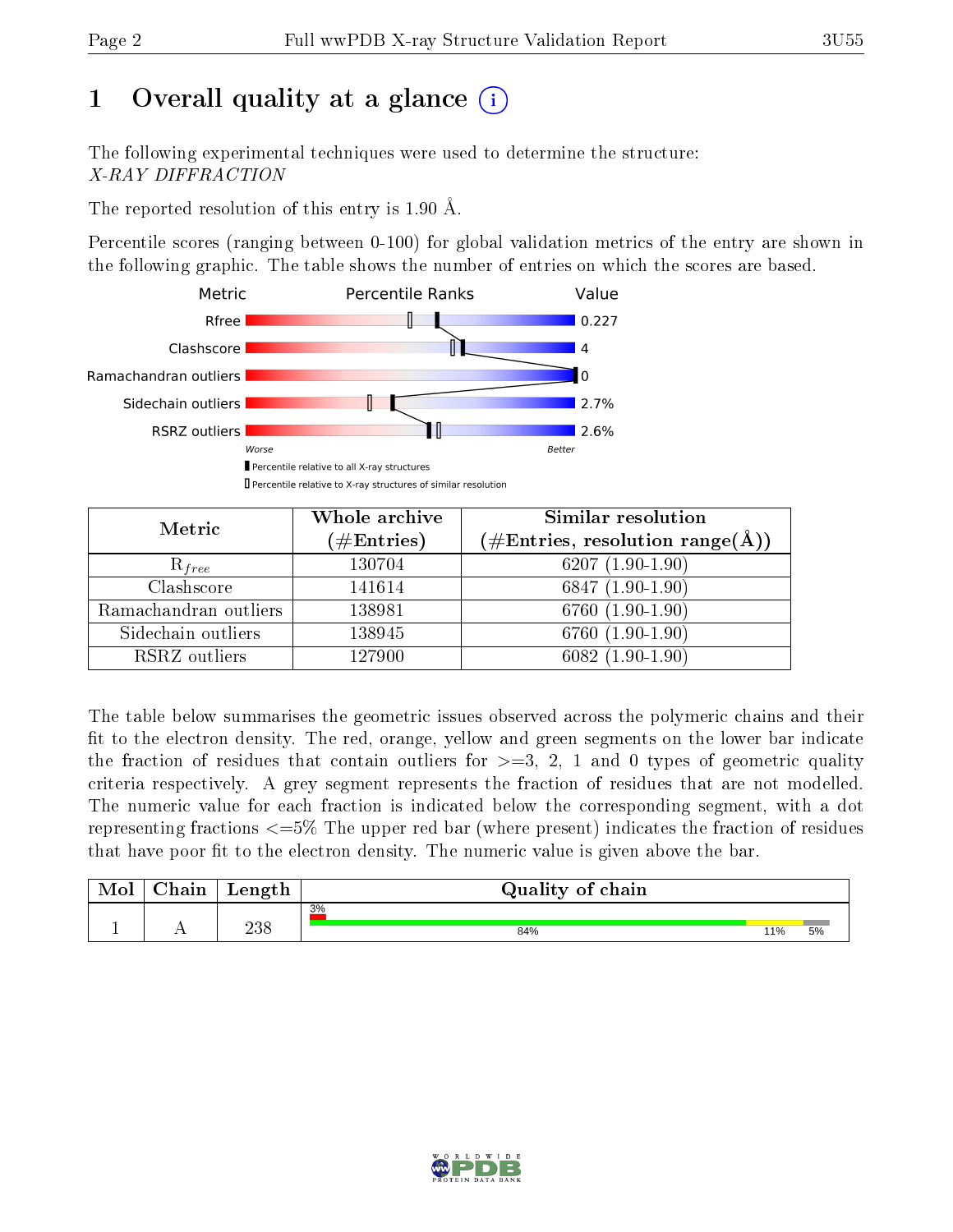# 2 Entry composition (i)

There are 4 unique types of molecules in this entry. The entry contains 2074 atoms, of which 0 are hydrogens and 0 are deuteriums.

In the tables below, the ZeroOcc column contains the number of atoms modelled with zero occupancy, the AltConf column contains the number of residues with at least one atom in alternate conformation and the Trace column contains the number of residues modelled with at most 2 atoms.

Molecule 1 is a protein called Phosphoribosylaminoimidazole-succinocarboxamide synthase.

| ${\rm Chain}$ | Residues | Atoms         |      |     |     | ZeroOcc∣ | $\mid$ AltConf $\mid$ Trace |  |  |
|---------------|----------|---------------|------|-----|-----|----------|-----------------------------|--|--|
|               | 227      | Total<br>1839 | .206 | 296 | 332 |          |                             |  |  |

• Molecule 2 is SULFATE ION (three-letter code: SO4) (formula: O<sub>4</sub>S).



|  | $Mol$   Chain   Residues | Atoms     | $ZeroOcc$   AltConf |
|--|--------------------------|-----------|---------------------|
|  |                          | Total O S |                     |
|  |                          | Total O S |                     |

• Molecule 3 is ACETATE ION (three-letter code: ACT) (formula:  $C_2H_3O_2$ ).

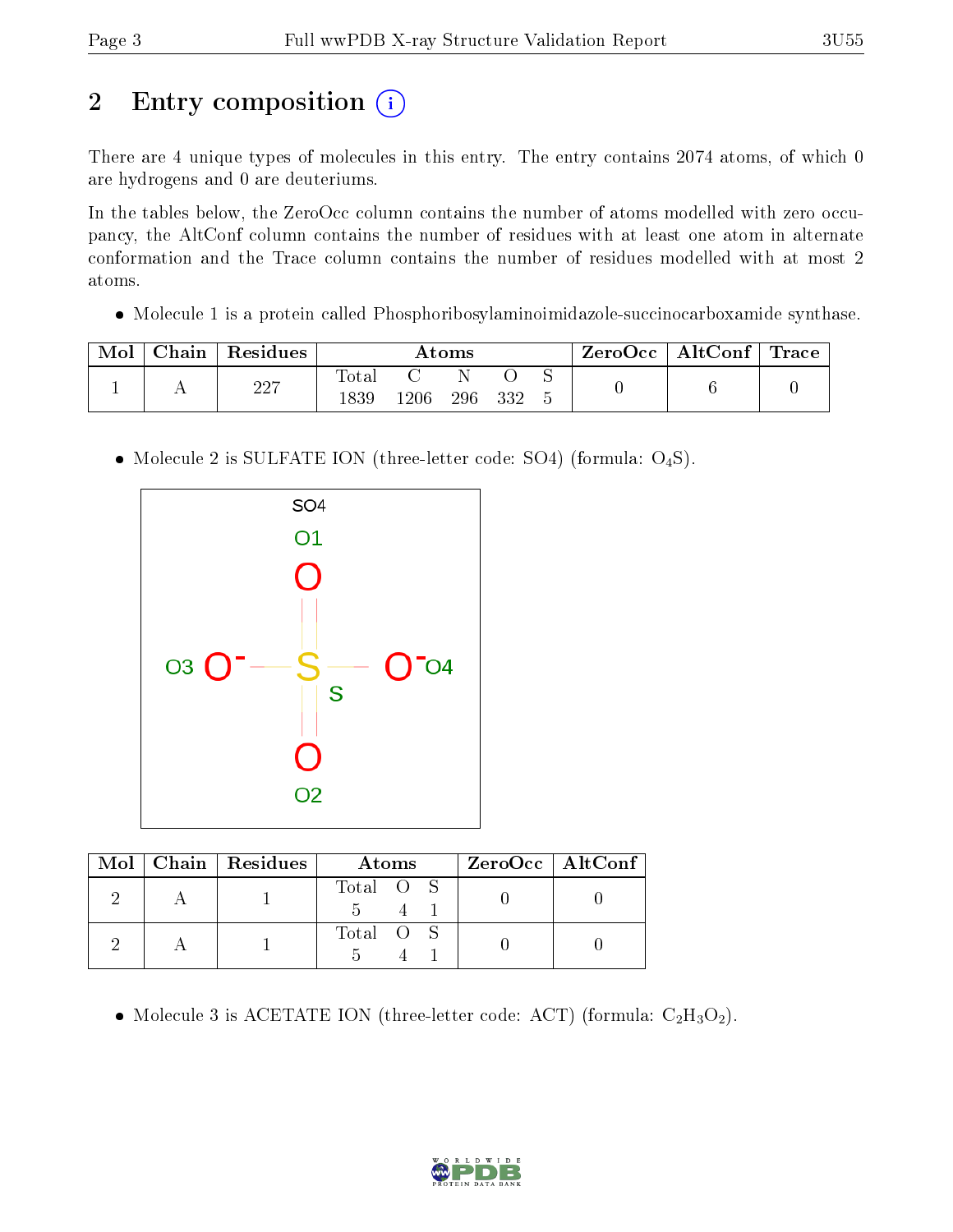

|  | $\text{Mol}$   Chain   Residues | Atoms                                                    |  |  | $ZeroOcc \   \ AltConf$ |  |
|--|---------------------------------|----------------------------------------------------------|--|--|-------------------------|--|
|  |                                 | $\begin{array}{ccc} \text{Total} & \text{C} \end{array}$ |  |  |                         |  |

 $\bullet\,$  Molecule 4 is water.

|  | $Mol$   Chain   Residues | Atoms        | $ZeroOcc \mid AltConf$ |  |
|--|--------------------------|--------------|------------------------|--|
|  |                          | Total<br>ດ17 |                        |  |

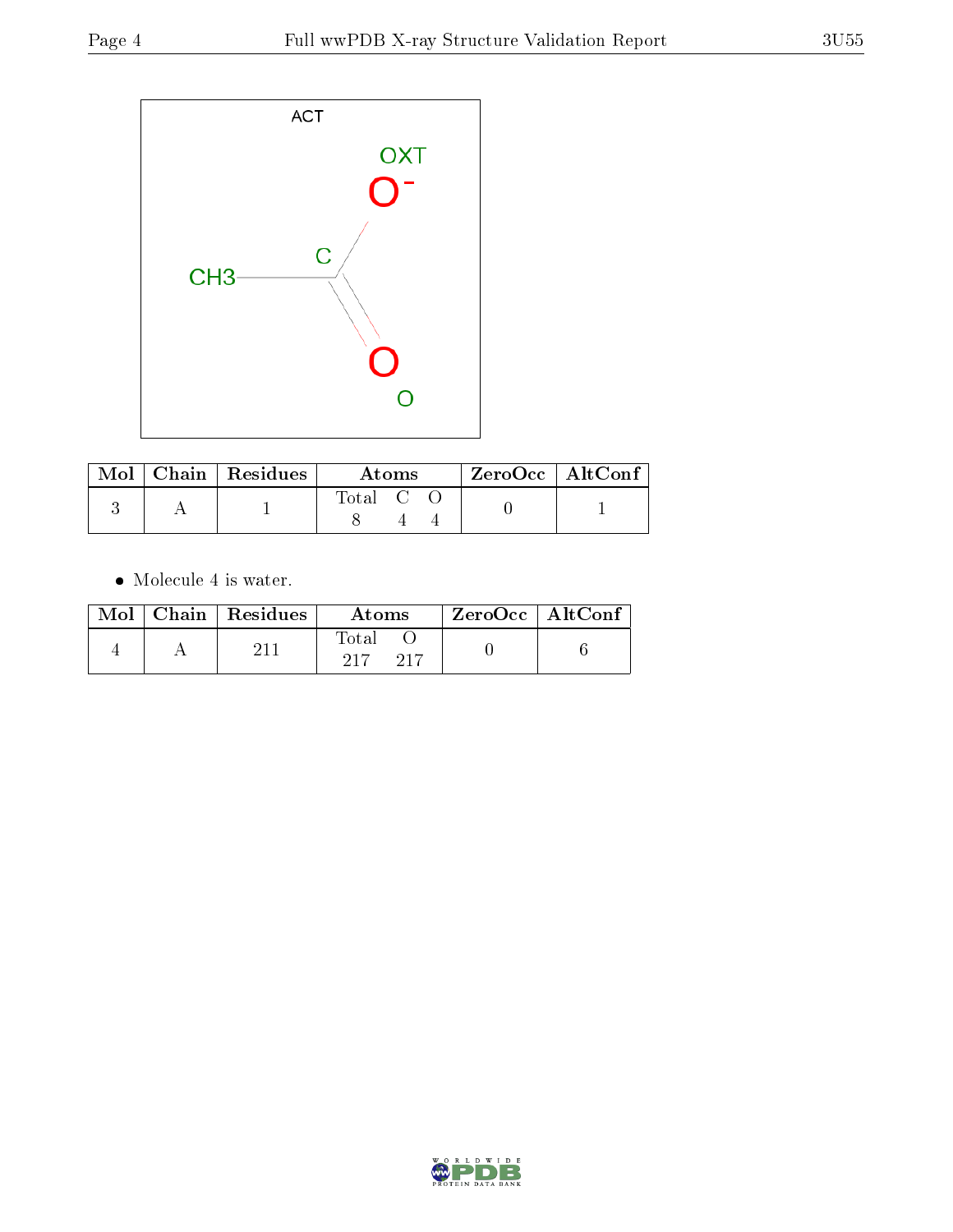## 3 Residue-property plots  $(i)$

These plots are drawn for all protein, RNA and DNA chains in the entry. The first graphic for a chain summarises the proportions of the various outlier classes displayed in the second graphic. The second graphic shows the sequence view annotated by issues in geometry and electron density. Residues are color-coded according to the number of geometric quality criteria for which they contain at least one outlier: green  $= 0$ , yellow  $= 1$ , orange  $= 2$  and red  $= 3$  or more. A red dot above a residue indicates a poor fit to the electron density (RSRZ  $> 2$ ). Stretches of 2 or more consecutive residues without any outlier are shown as a green connector. Residues present in the sample, but not in the model, are shown in grey.

• Molecule 1: Phosphoribosylaminoimidazole-succinocarboxamide synthase



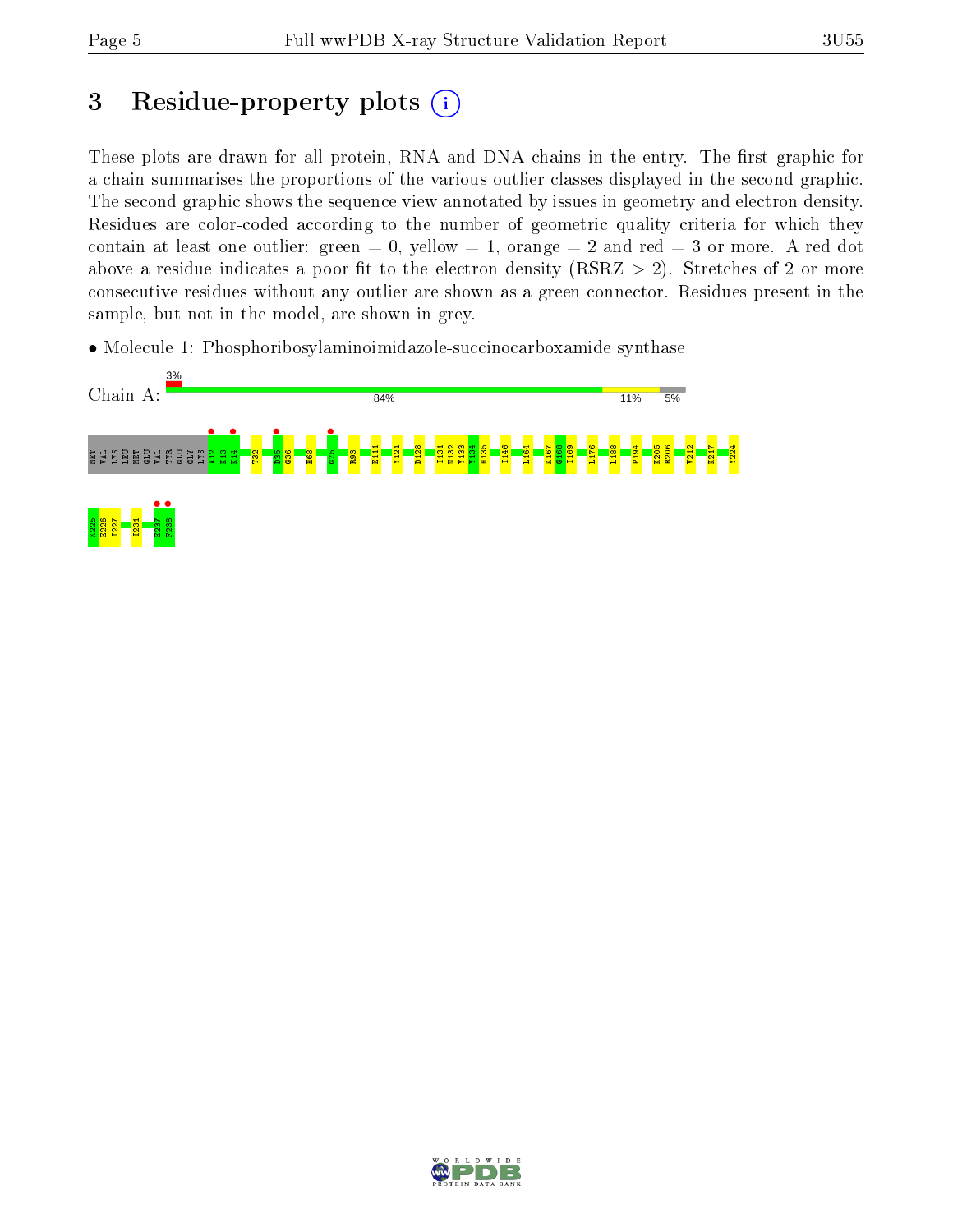## 4 Data and refinement statistics  $(i)$

| Property                                                             | Value                                                 | Source     |
|----------------------------------------------------------------------|-------------------------------------------------------|------------|
| Space group                                                          | C2221                                                 | Depositor  |
| Cell constants                                                       | $155.\overline{39\mathrm{A}}$<br>44.10Å<br>78.35Å     | Depositor  |
| a, b, c, $\alpha$ , $\beta$ , $\gamma$                               | $90.00^{\circ}$<br>$90.00^{\circ}$<br>$90.00^{\circ}$ |            |
| Resolution $(A)$                                                     | 42.42<br>$-1.90$                                      | Depositor  |
|                                                                      | 42.42<br>$-1.90$                                      | <b>EDS</b> |
| % Data completeness                                                  | $98.7(42.42 - 1.90)$                                  | Depositor  |
| (in resolution range)                                                | 98.7 (42.42-1.90)                                     | <b>EDS</b> |
| $R_{merge}$                                                          | 0.04                                                  | Depositor  |
| $\mathrm{R}_{sym}$                                                   | (Not available)                                       | Depositor  |
| $\langle I/\sigma(I) \rangle^{-1}$                                   | $6.77$ (at 1.89Å)                                     | Xtriage    |
| Refinement program                                                   | REFMAC 5.5.0102                                       | Depositor  |
|                                                                      | 0.184,<br>0.229                                       | Depositor  |
| $R, R_{free}$                                                        | 0.183,<br>0.227                                       | DCC        |
| $R_{free}$ test set                                                  | $\overline{1096}$ reflections $(5.11\%)$              | wwPDB-VP   |
| Wilson B-factor $(A^2)$                                              | 20.8                                                  | Xtriage    |
| Anisotropy                                                           | 0.128                                                 | Xtriage    |
| Bulk solvent $k_{sol}(e/\mathring{A}^3)$ , $B_{sol}(\mathring{A}^2)$ | 0.35, 50.4                                            | <b>EDS</b> |
| $L$ -test for twinning <sup>2</sup>                                  | $< L >$ = 0.48, $< L2$ = 0.31                         | Xtriage    |
| Estimated twinning fraction                                          | No twinning to report.                                | Xtriage    |
| $F_o, F_c$ correlation                                               | 0.95                                                  | <b>EDS</b> |
| Total number of atoms                                                | 2074                                                  | wwPDB-VP   |
| Average B, all atoms $(A^2)$                                         | 23.0                                                  | wwPDB-VP   |

Xtriage's analysis on translational NCS is as follows: The largest off-origin peak in the Patterson function is  $8.25\%$  of the height of the origin peak. No significant pseudotranslation is detected.

<sup>&</sup>lt;sup>2</sup>Theoretical values of  $\langle |L| \rangle$ ,  $\langle L^2 \rangle$  for acentric reflections are 0.5, 0.333 respectively for untwinned datasets, and 0.375, 0.2 for perfectly twinned datasets.



<span id="page-5-1"></span><span id="page-5-0"></span><sup>1</sup> Intensities estimated from amplitudes.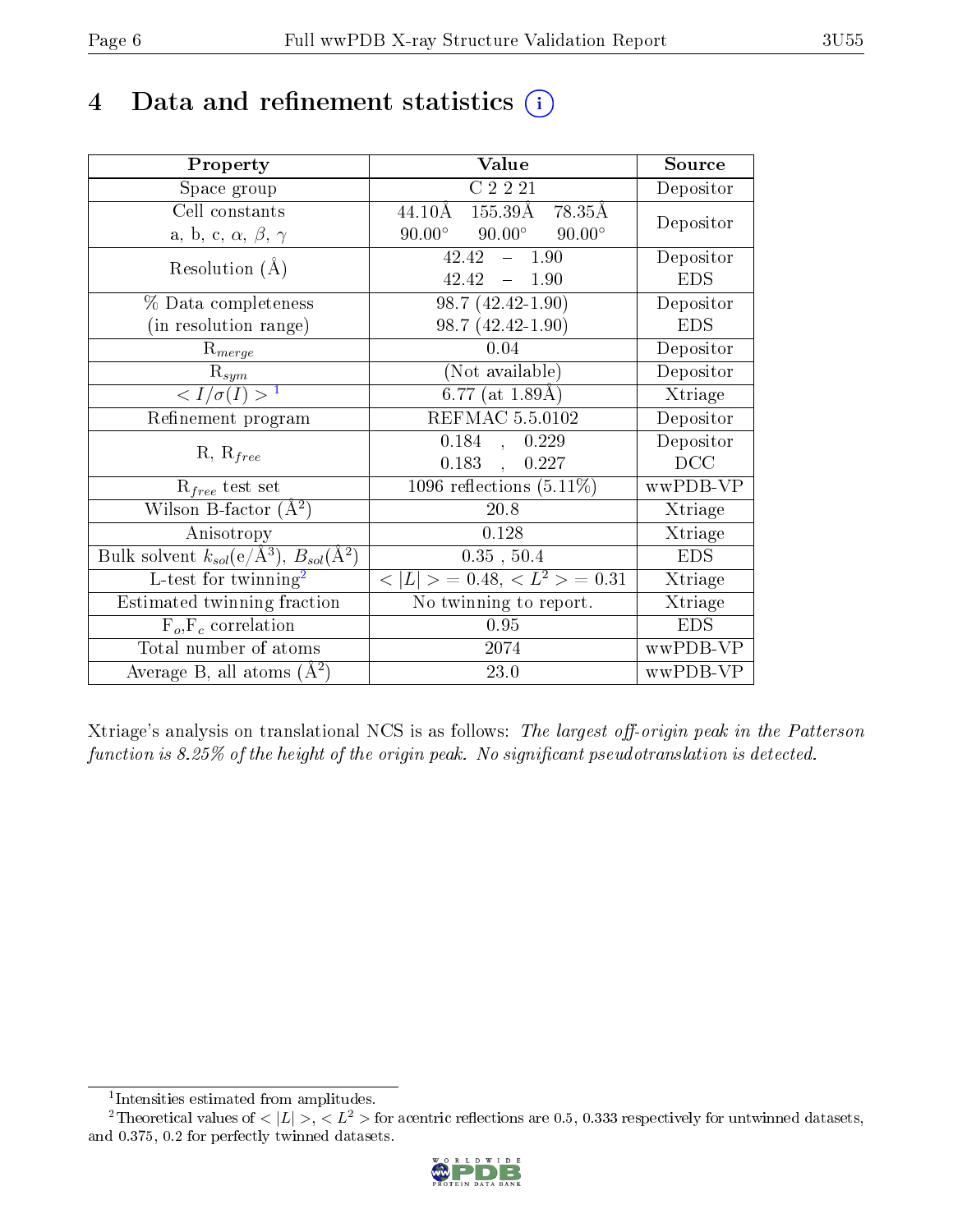## 5 Model quality  $(i)$

### 5.1 Standard geometry  $(i)$

Bond lengths and bond angles in the following residue types are not validated in this section: SO4, ACT

The Z score for a bond length (or angle) is the number of standard deviations the observed value is removed from the expected value. A bond length (or angle) with  $|Z| > 5$  is considered an outlier worth inspection. RMSZ is the root-mean-square of all Z scores of the bond lengths (or angles).

| $Mol$   Chain |      | Bond lengths                   | Bond angles |                 |  |
|---------------|------|--------------------------------|-------------|-----------------|--|
|               |      | RMSZ $\mid \#Z \mid >5$   RMSZ |             | $\# Z  > 5$     |  |
|               | 0.38 | 0/1894                         | 0.53        | $2/2550(0.1\%)$ |  |

There are no bond length outliers.

All (2) bond angle outliers are listed below:

| Mol | $\mid$ Chain $\mid$ Res $\mid$ Type |            | Atoms                    |             | Observed $(°)$ | Ideal $(^\circ)$ |
|-----|-------------------------------------|------------|--------------------------|-------------|----------------|------------------|
|     |                                     | $\rm{ARG}$ | $NE-{\rm CZ\text{-}NH2}$ | $-1 - 5.18$ |                | 120.30           |
|     |                                     | $\rm{ARG}$ | $NE- CZ-NH1$             | 5.01        | 122.80         | 120.30           |

There are no chirality outliers.

There are no planarity outliers.

### 5.2 Too-close contacts  $(i)$

In the following table, the Non-H and H(model) columns list the number of non-hydrogen atoms and hydrogen atoms in the chain respectively. The H(added) column lists the number of hydrogen atoms added and optimized by MolProbity. The Clashes column lists the number of clashes within the asymmetric unit, whereas Symm-Clashes lists symmetry related clashes.

|  |      |         | Mol   Chain   Non-H   H(model)   H(added)   Clashes   Symm-Clashes |
|--|------|---------|--------------------------------------------------------------------|
|  | 1839 | 1877    |                                                                    |
|  |      |         |                                                                    |
|  |      |         |                                                                    |
|  | 217  |         |                                                                    |
|  |      | 1 Q Q Q |                                                                    |

The all-atom clashscore is defined as the number of clashes found per 1000 atoms (including hydrogen atoms). The all-atom clashscore for this structure is 4.

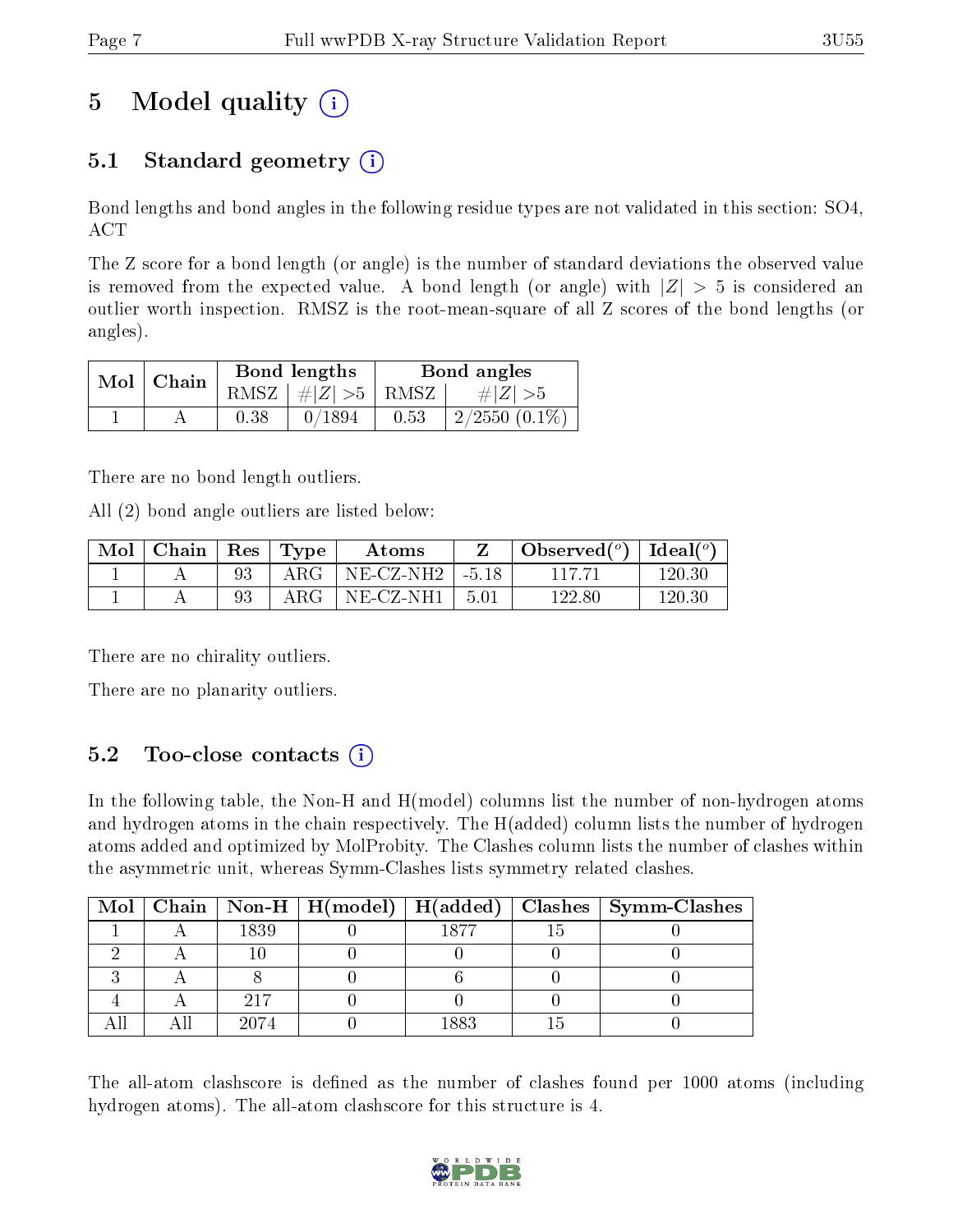| Atom-1              | Atom-2                       | Interatomic<br>distance $(\AA)$ | Clash<br>overlap $(A)$ |
|---------------------|------------------------------|---------------------------------|------------------------|
| 1:A:132:ASN:H       | 1: A: 135: HIS: HD2          | 1.17                            | 0.89                   |
| 1:A:164:LEU:HB3     | 1:A:169[B]:ILE:HG13          | 1.62                            | 0.81                   |
| 1: A: 132: ASN: H   | $1:\overline{A:135:HIS:CD2}$ | 2.08                            | 0.64                   |
| 1:A:227:ILE:O       | 1:A:231[B]:ILE:HG12          | 2.10                            | 0.51                   |
| 1:A:32[B]:THR:CG2   | 1: A:36: GLY: HA2            | 2.43                            | 0.49                   |
| 1:A:167:LYS:HD3     | 1:A:231[A]:ILE:HA            | 1.96                            | 0.47                   |
| 1: A:121:TYR:O      | 1:A:128:ASP:HA               | 2.15                            | 0.47                   |
| 1: A:176: LEU: HD22 | 1:A:188[A]:LEU:HDI1          | 1.97                            | 0.46                   |
| 1:A:131:ILE:HB      | 1:A:135:HIS:HB2              | 1.98                            | 0.45                   |
| 1: A: 133: TYR: CD1 | 1:A:146:ILE:HG21             | 2.52                            | 0.45                   |
| 1:A:167:LYS:HD3     | 1:A:231[B]:ILE:HA            | 1.98                            | 0.44                   |
| 1:A:164:LEU:HD13    | 1:A:169[B]:ILE:HD11          | 2.00                            | 0.43                   |
| 1:A:194:PRO:HB2     | 1: A:224:TYR:CZ              | 2.56                            | 0.41                   |
| 1:A:32[B]:THR:HG22  | 1: A:36: GLY: HA2            | 2.02                            | 0.41                   |
| 1:A:212:VAL:HA      | 1: A:217: LYS: HB2           | 2.03                            | 0.40                   |

All (15) close contacts within the same asymmetric unit are listed below, sorted by their clash magnitude.

There are no symmetry-related clashes.

#### 5.3 Torsion angles  $(i)$

#### 5.3.1 Protein backbone  $(i)$

In the following table, the Percentiles column shows the percent Ramachandran outliers of the chain as a percentile score with respect to all X-ray entries followed by that with respect to entries of similar resolution.

The Analysed column shows the number of residues for which the backbone conformation was analysed, and the total number of residues.

| Mol   Chain | Analysed                                                                                             |  | Favoured   Allowed   Outliers   Percentiles |  |  |
|-------------|------------------------------------------------------------------------------------------------------|--|---------------------------------------------|--|--|
|             | $\begin{array}{ c c c c c c c c c } \hline 231/238 & 97\% & 225 & 97\% & 6 & 3\% \hline \end{array}$ |  | $\vert$ 100 100 $\vert$                     |  |  |

There are no Ramachandran outliers to report.

#### 5.3.2 Protein sidechains (i)

In the following table, the Percentiles column shows the percent sidechain outliers of the chain as a percentile score with respect to all X-ray entries followed by that with respect to entries of similar resolution.

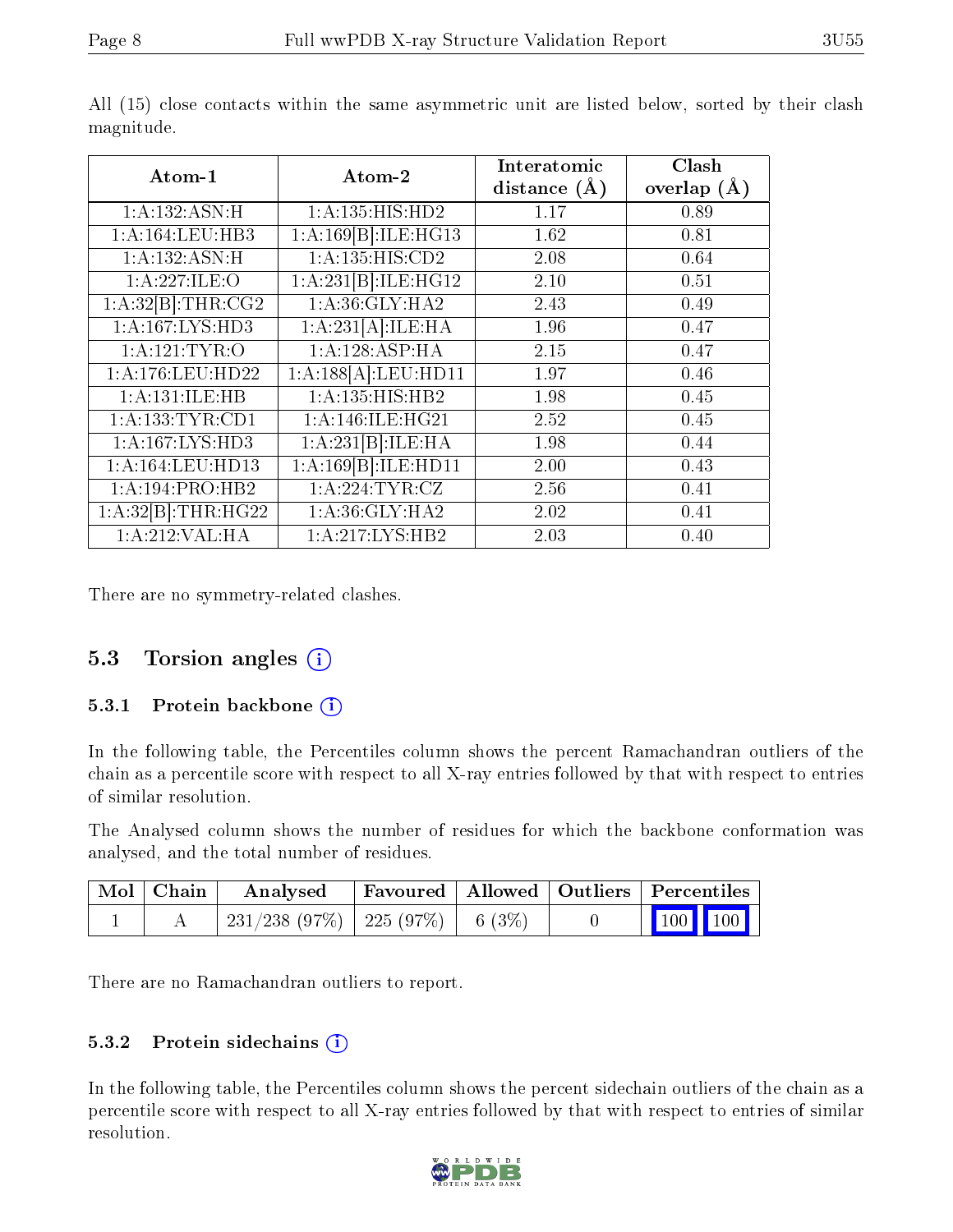The Analysed column shows the number of residues for which the sidechain conformation was analysed, and the total number of residues.

| Mol   Chain | Analysed                      |                   | <b>Rotameric Qutiliers Percentiles</b> |  |  |
|-------------|-------------------------------|-------------------|----------------------------------------|--|--|
|             | $193/209$ (92\%)   188 (97\%) | $1\quad 5\ (3\%)$ | 39<br> 46                              |  |  |

All (5) residues with a non-rotameric sidechain are listed below:

| Mol | Chain | Res | <b>Type</b> |
|-----|-------|-----|-------------|
|     |       | 68  | HIS         |
|     |       | 111 | GLU         |
|     |       | 205 | LYS         |
|     |       | 206 | $\rm{ARG}$  |
|     |       | 226 | GLU         |

Some sidechains can be flipped to improve hydrogen bonding and reduce clashes. All (1) such sidechains are listed below:

| Mol | Chain | $\mathbf{Res}$ | Type |
|-----|-------|----------------|------|
|     |       | 135            |      |

#### 5.3.3 RNA  $(i)$

There are no RNA molecules in this entry.

#### 5.4 Non-standard residues in protein, DNA, RNA chains (i)

There are no non-standard protein/DNA/RNA residues in this entry.

#### 5.5 Carbohydrates (i)

There are no carbohydrates in this entry.

### 5.6 Ligand geometry  $(i)$

4 ligands are modelled in this entry.

In the following table, the Counts columns list the number of bonds (or angles) for which Mogul statistics could be retrieved, the number of bonds (or angles) that are observed in the model and the number of bonds (or angles) that are defined in the Chemical Component Dictionary. The Link column lists molecule types, if any, to which the group is linked. The Z score for a bond length (or angle) is the number of standard deviations the observed value is removed from the

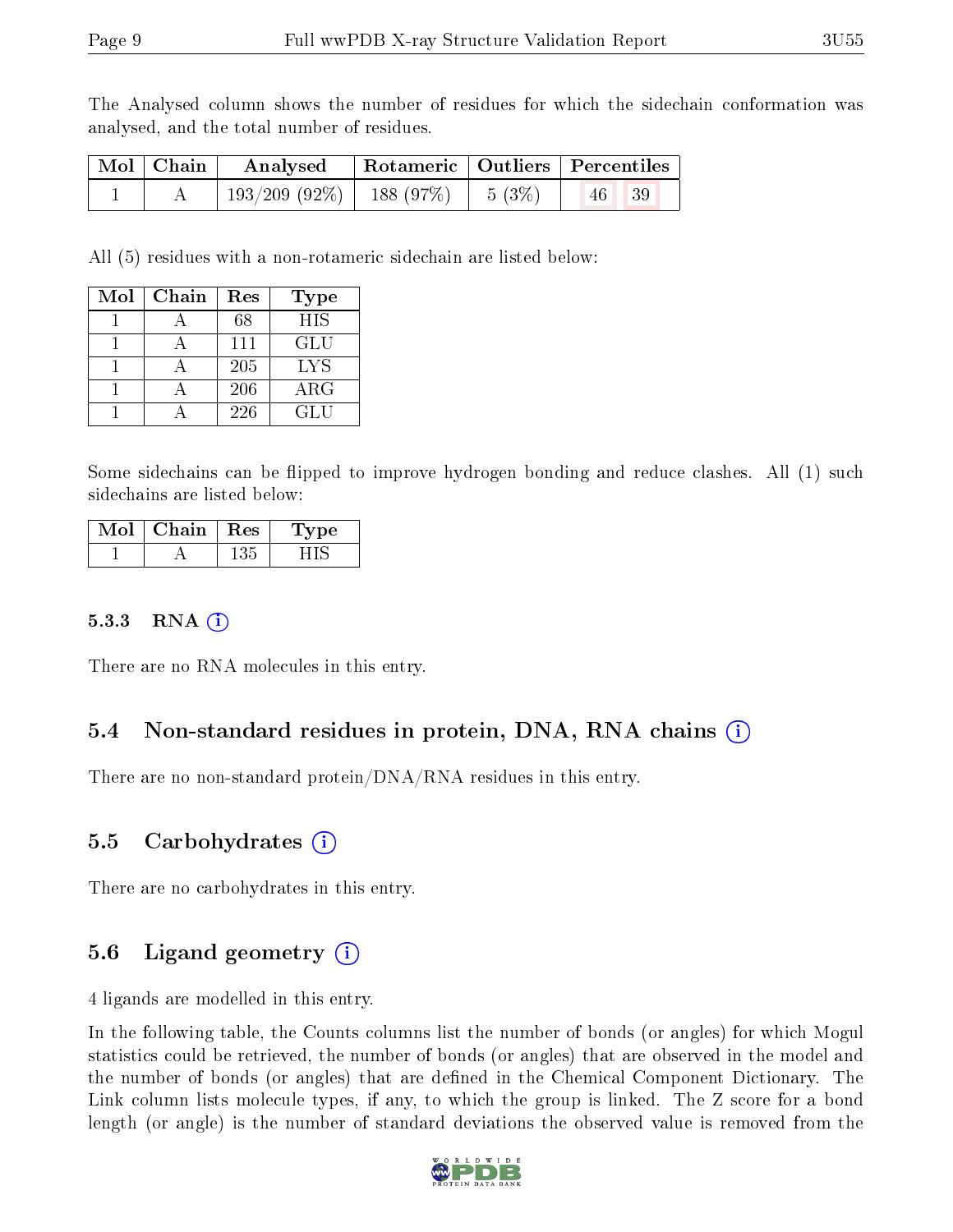| Mol<br>Type    | Chain           | Res | Link   | Bond lengths                 |       |        | Bond angles |           |        |      |                |
|----------------|-----------------|-----|--------|------------------------------|-------|--------|-------------|-----------|--------|------|----------------|
|                |                 |     |        |                              |       | Counts | RMSZ        | $\# Z >2$ | Counts | RMSZ | $+ Z $<br>$>2$ |
| ച              | SO4             |     | 500    | $\qquad \qquad \blacksquare$ | 4,4,4 | 0.13   |             | 6.6.6     | 0.20   |      |                |
| 3              | ACT             |     | 502[A] | $\qquad \qquad$              | 1,3,3 | 1.40   |             | 0,3,3     | 0.00   |      |                |
| $\overline{2}$ | SO <sub>4</sub> |     | 501    | $\qquad \qquad$              | 4.4.4 | 0.12   | 0           | 6.6.6     | 0.13   |      |                |
| 3              | ACT             |     | 502 B  | $\overline{\phantom{a}}$     | 1,3,3 | . 43   |             | 0,3,3     | 0.00   |      |                |

expected value. A bond length (or angle) with  $|Z| > 2$  is considered an outlier worth inspection. RMSZ is the root-mean-square of all Z scores of the bond lengths (or angles).

There are no bond length outliers.

There are no bond angle outliers.

There are no chirality outliers.

There are no torsion outliers.

There are no ring outliers.

No monomer is involved in short contacts.

#### 5.7 [O](https://www.wwpdb.org/validation/2017/XrayValidationReportHelp#nonstandard_residues_and_ligands)ther polymers  $(i)$

There are no such residues in this entry.

#### 5.8 Polymer linkage issues  $(i)$

There are no chain breaks in this entry.

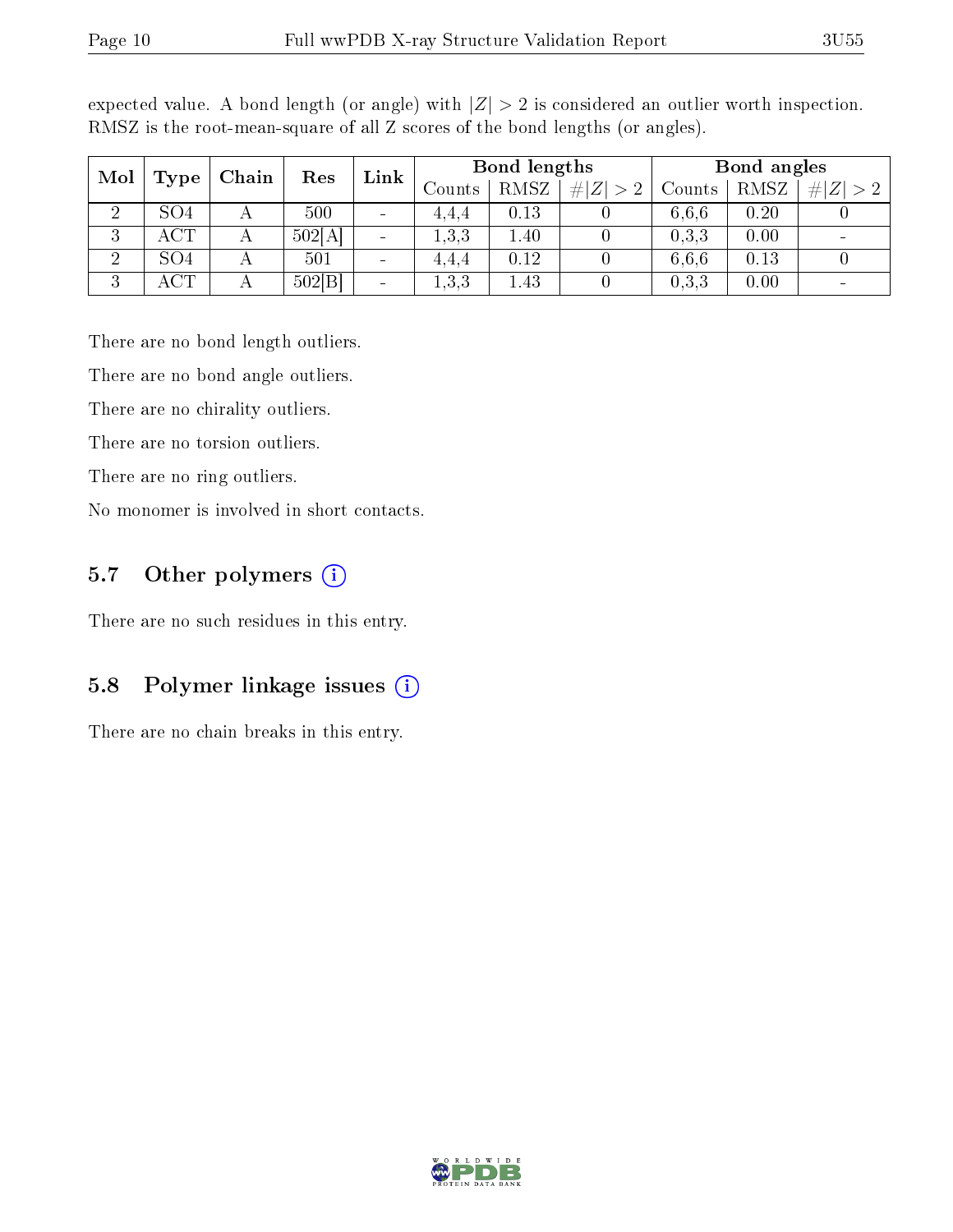## 6 Fit of model and data  $\left( \cdot \right)$

### 6.1 Protein, DNA and RNA chains (i)

In the following table, the column labelled  $#RSRZ>2'$  contains the number (and percentage) of RSRZ outliers, followed by percent RSRZ outliers for the chain as percentile scores relative to all X-ray entries and entries of similar resolution. The OWAB column contains the minimum, median,  $95<sup>th</sup>$  percentile and maximum values of the occupancy-weighted average B-factor per residue. The column labelled  $Q < 0.9$  lists the number of (and percentage) of residues with an average occupancy less than 0.9.

|  | $\mid$ Mol $\mid$ Chain $\mid$ Analysed $\mid$ <rsrz> <math>\mid</math></rsrz> |                                              |  |
|--|--------------------------------------------------------------------------------|----------------------------------------------|--|
|  | 227/238 (95%)                                                                  | $-0.01$   6 (2\%)   56   58   10, 20, 42, 52 |  |

All (6) RSRZ outliers are listed below:

| Mol | Chain | Res | <b>Type</b> | <b>RSRZ</b> |
|-----|-------|-----|-------------|-------------|
|     |       | 237 | GLU         | 3.5         |
|     |       | 238 | <b>PHE</b>  | 3.4         |
|     |       | 12  | ALA         | 2.9         |
|     |       | 75  | <b>GLY</b>  | 2.7         |
|     |       | 14  | <b>LYS</b>  | 2.4         |
|     |       | 35  | A SP        | 2.1         |

#### 6.2 Non-standard residues in protein, DNA, RNA chains (i)

There are no non-standard protein/DNA/RNA residues in this entry.

#### 6.3 Carbohydrates (i)

There are no carbohydrates in this entry.

#### 6.4 Ligands  $(i)$

In the following table, the Atoms column lists the number of modelled atoms in the group and the number defined in the chemical component dictionary. The B-factors column lists the minimum, median,  $95<sup>th</sup>$  percentile and maximum values of B factors of atoms in the group. The column labelled  $Q< 0.9$  lists the number of atoms with occupancy less than 0.9.

|     |      |               |  | $\boxed{\text{ Mol}}$ Type   Chain   Res   Atoms   RSCC   RSR   B-factors $(\AA^2)$   Q<0.9 |  |
|-----|------|---------------|--|---------------------------------------------------------------------------------------------|--|
| SO4 | $AA$ | $501$   $5/5$ |  | $\begin{array}{ c c c c c c c c } \hline 0.91 & 0.17 & 57,59,61,62 \ \hline \end{array}$    |  |

Continued on next page...